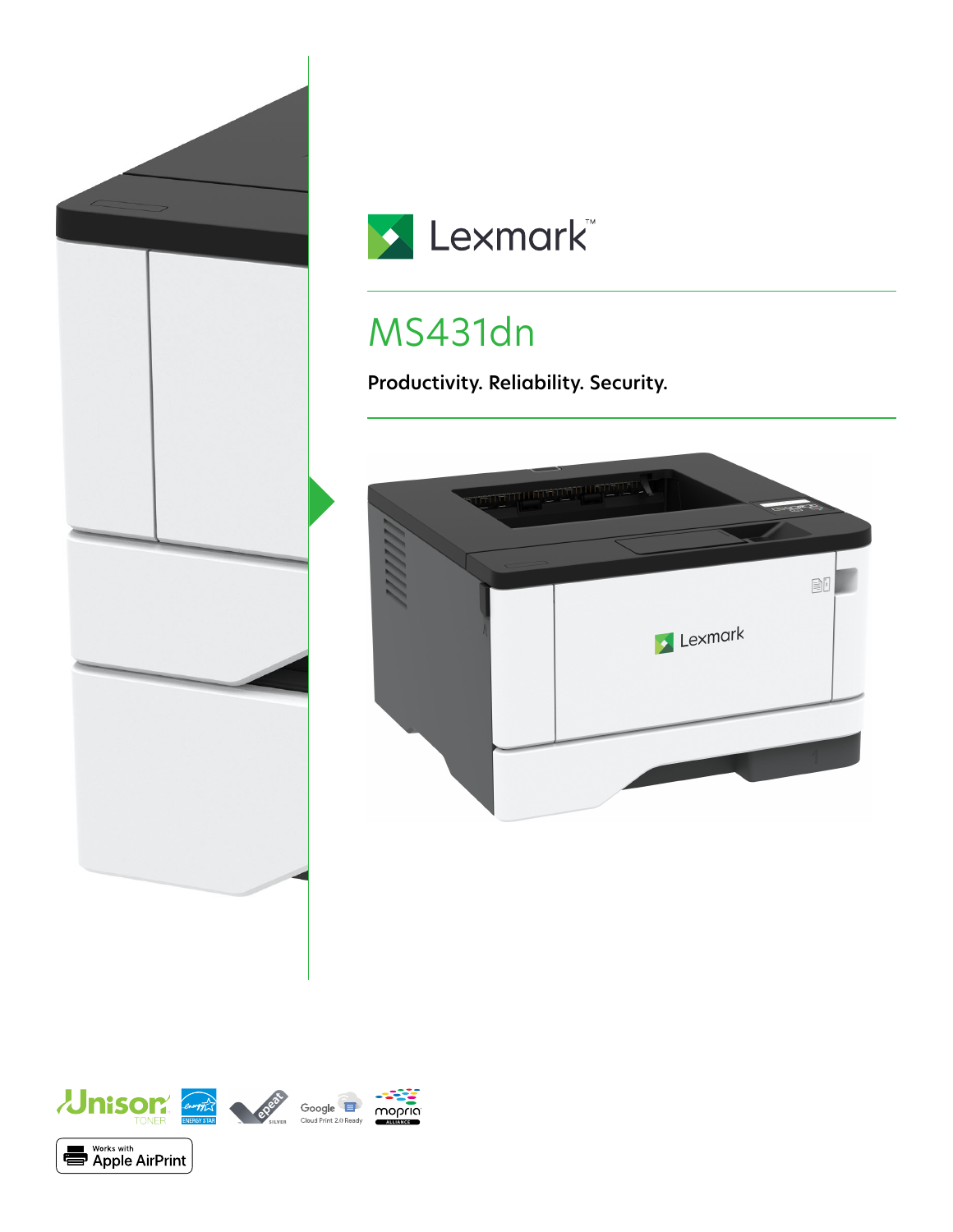#### MS431dn

Light, compact, and fast, the MS431dn supports output up to 42 pages per minute\*. Available Extra High Yield Unison™ toner offers up to 20,000 pages of output\*\*, while an optional 550-sheet tray supports longer print runs. A 1-GHz multi-core processor powers through big jobs, and Lexmark full-spectrum security helps protect sensitive information.

### **Speedy, compact printing**

- Get monochrome output at up to 42 pages per minute\*, with a first page as fast as 5.9 seconds.
- Tackle your printing workload with the power of a 1-GHz dual-core processor and 256 MB of memory.
- Compact dimensions of 8.7 inches high x 14.5 inches wide x 14.3 inches deep (222 mm high x 368 mm wide x 363 mm deep) helps it fit almost anywhere.

### **Connect and control**

- Connect via Gigabit Ethernet and USB.
- ▶ Two-line display lets you configure, interact with, and monitor vital system information.

# **Sustained output, enduring quality**

- Available Extra High Yield Unison™ toner provides up to 20,000 pages\*\* of output for more printing and less downtime.
- Optional paper tray increases total input capacity to 900 sheets to support longer print runs and enhanced media flexibility.

 Steel frame and lifetime imaging components mean long life and minimal maintenance.

# **Robust, built-in security**

- Lexmark's full-spectrum security architecture helps keep your information safe—in the document, on the device, over the network, and everywhere in between.
- A range of embedded features harden the device against attacks.
- Standard Confidential Print feature helps ensure output security via simple PIN.

#### **Save paper, save energy**

- Automatic two-sided printing is standard.
- ▶ Built-in energy-saving modes help support ratings of EPEAT<sup>®</sup> Silver and ENERGY STAR® certified.
- ▶ The Lexmark Cartridge Collection Program (LCCP) and Lexmark Equipment Collection Program (LECP) minimize waste and support recycling (availability varies by country).

Print speeds measured in accordance with ISO/IEC 24734 (ESAT). For more information see: www.lexmark.com/ISOspeeds. \* \*\*

Average continuous mono declared yield in one-sided (simplex) mode up to this number of pages in accordance with ISO/IEC 19752. Actual yield will vary considerably based upon many factors. See www.lexmark.com/yields for more information.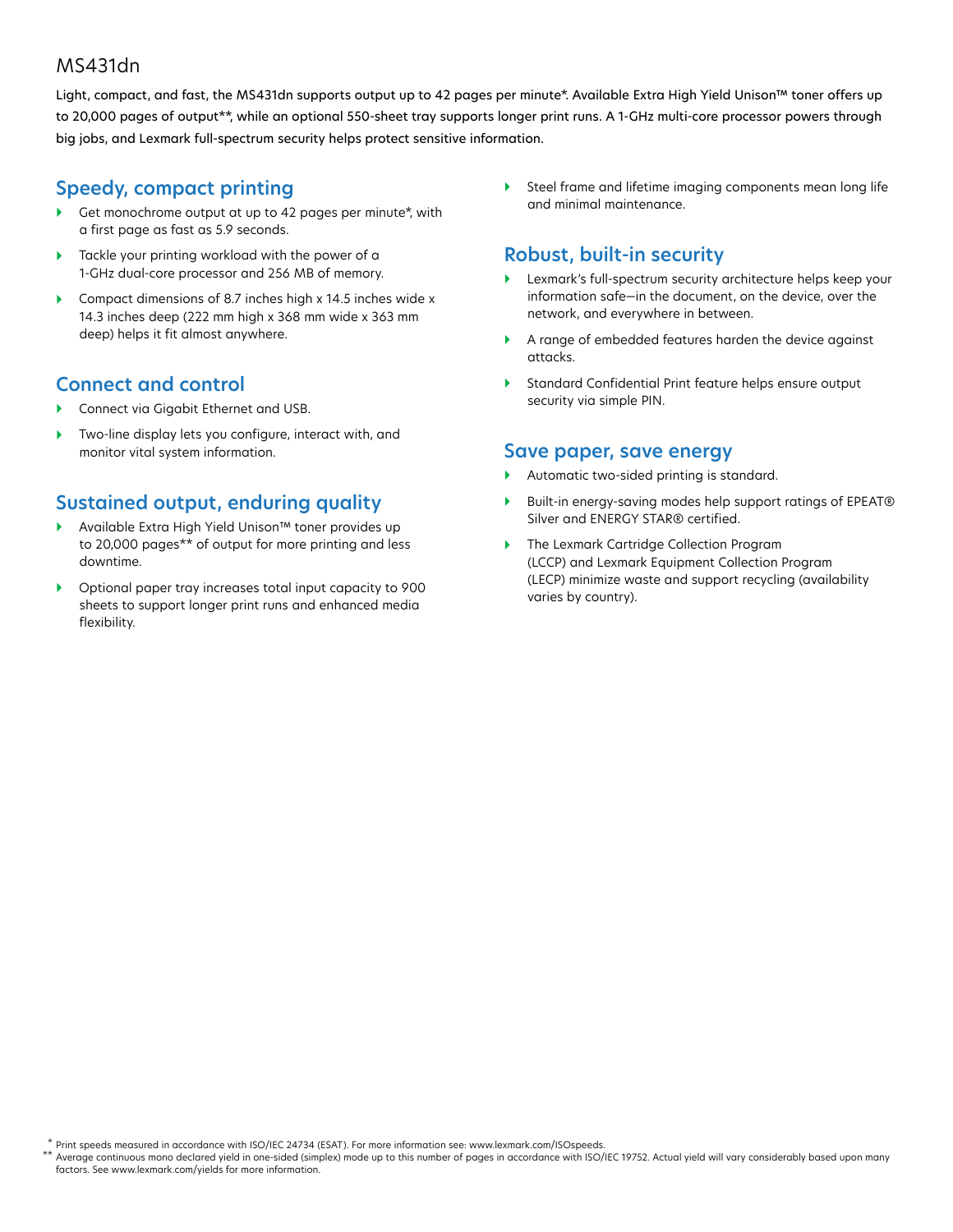## MS431dn



- 1 Printer with 2-line display 8.7 x 14.5 x 14.3 in. 222 x 368 x 363 mm
- 2 100-Sheet multipurpose feeder Dimensions included as part of base model

3 250-Sheet tray Dimensions included as part of base model





Supports one optional 550-sheet tray.<br>All measurements are shown as height x width x depth. For more information about supported configurations, refer to the Printer, Option and Stand Compatibility Guide at<br>http://www.lexm